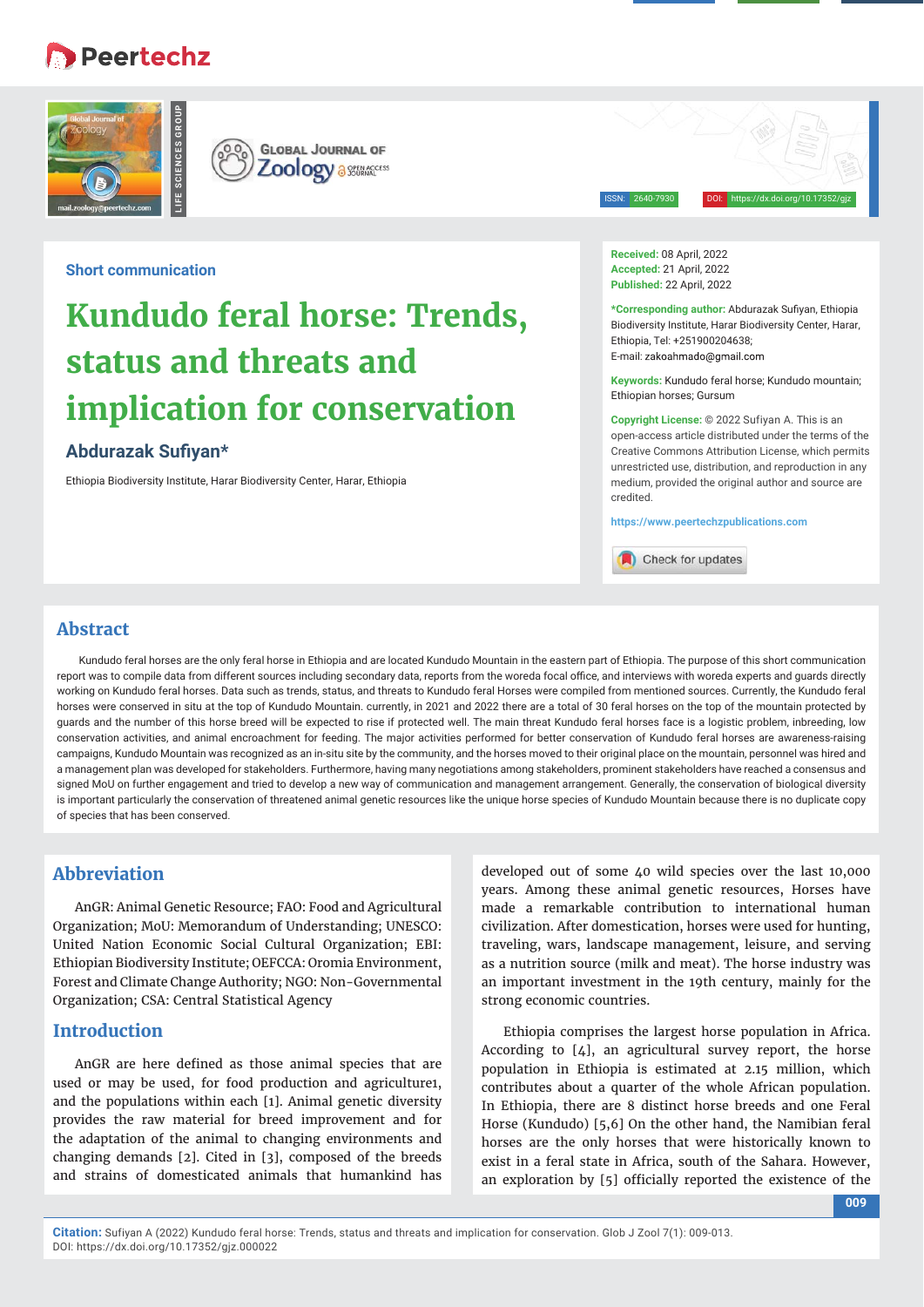Kundudo Feral Horses in eastern Ethiopia, Kundudo Mountain. The horses are said to acquire their name from the name of the mountain where they live as a feral animals.

Kundudo Feral Horses were located on Kundudo Mountain in the eastern part of Ethiopia by a team of experts and researchers from different institutions. Their historical backgrounds are not known because of the absence of any written attribution on this horse population. However, the same research team reported suggestions from local elders as the animals had been roaming on Kundudo Mountain plateau for an unknown period with few anecdotic theories. They believed the Kundudo Feral Horses are the remnants of the historically known Ethiopian Muslim–Christian war that took place from 1528 to 1560 between Ahmed Gragn (leader of the Muslim army) and Atse Lebna Dengel (leader of the Christian army). Kundudo Mountain is situated in a strategic place and local elders speculated that one of the army leaders had been using this mountain as a military strategy to control the progress of their enemy into the area.

Kundudo feral horses are identified as a critically endangered species population, of unknown origin, from the area of the Kundudo plateau near the city of Harar, in the East Hararge Zone of Oromia Regional. Some of the horses had successfully been captured by local inhabitants and were under the process of domestication. Moreover, horses are rarely seen in the area and, therefore, poor knowledge of horse management practices, high rate of inbreeding, and extreme market demands for newborn foals were major threatening factors to Kundudo

Horse breed. Currently, Haramaya University Signs MoU with Ethiopian Biodiversity Institute & Oromia Environment, Forest and Climate Change Authority. The overall objectives of the MOU include conserving and protecting the biodiversity of the Region, creating sustainable use of the genetic resource, and creating equal benefit sharing that raises from the biological resource in the Region, it was highlighted.

This short communication report was compiled as part of our work on the assessment of status, identification of threat, and monitoring of Kundudo feral Horse in collaboration with stalk holders. The aim of this report was to compile data from different sources including secondary data, reports from the woreda focal office, interviews with woreda experts and guards directly working on Kundudo feral Horses. Data such as trends, status, and threats to Kundudo feral Horses were compiled from mentioned sources. Such kind of information will be of great importance since there is a scarcity of information on these precious genetic resources which will fill some gaps that exist.

#### **Location of Kundudo feral horses**

Kundudo feral horses are located in the Gursum district of Eastern Hararghe Zone, Eastern Ethiopia on the top of Kundudo (sometimes called 'W-Mountain' due to its appearance) location of Kundudo Mountain and Kundudo Feral Horse is depicted in (Figure 1). This Mountain was bordered by two Woreda Gursum woreda and Jarso Woreda and their capital town were Fugnan Bira and Ejersa Goro respectively. From the



**Figure 1:** Location of Kundudo Mountain and Kundudo Feral Horse.

**Citation:** Sufiyan A (2022) Kundudo feral horse: Trends, status and threats and implication for conservation. Glob J Zool 7(1): 009-013. DOI: https://dx.doi.org/10.17352/gjz.000022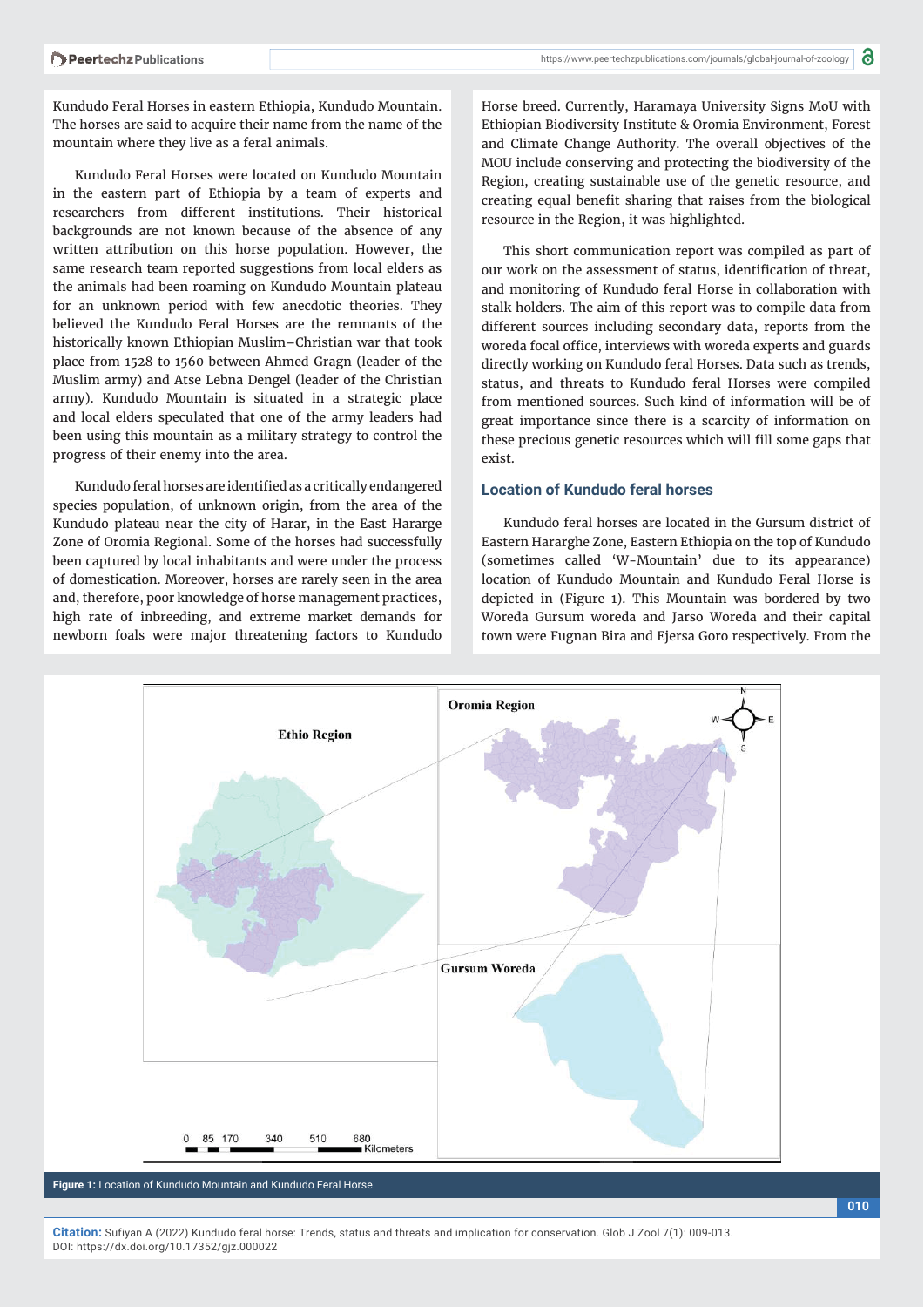8 https://www.peertechzpublications.com/journals/global-journal-of-zoology

Gursum Woreda (Madaro, Goba, and Harashi Kebeles) are the nearest kebeles and Jarso Woreda (Badada, Chala, Gidaya Lito kebeles) are the nearest kebeles. The altitude of this mountain is 2900m.

This mountain (Figure 2) is an amba, flat-top Mountain, 26 km from Harar on a direct line, 70 on the road. It is seen at a distance above the roofs of the thousand years old Jogol, a UNESCO World Heritage site, the only walled city south of the Sahara [7]. The top of this mountain was a wetter grassland than any around, holding a pack of wild horses, the last in the whole of East Africa. There is also a small round pond from which horses use water and the 13 hectares flat top grassland for feed.

Mountain of high naturalistic and geologic interest, on a vast and potent basement complex made of strata of sedimentary rock [7]. The sedimentary base has many cavities and sometimes stalactites insight. Above it surges the summit basaltic mass, a few hundred meters thick, culminating in a green flat top (amba) with a permanent pond and small temporary bogs. On the oriental slopes, the magmatic materials reach lower areas. On those inclines it is easier to evaluate the marvel this place was just about a decade ago: the original vegetation is found in tracts thanks to some imposing trees and a few relict wooded patches. This area was covered then by the now lost nearly 9,000 hectares of the Menderro State Forest.

#### **Trends, conservation status and threats to Kundudo feral horse**

**Trends and conservation status:** Currently, the Kundudo feral horses were conserved in situ at the top of Kundudo Mountain. The number of Kundudo feral horses reported in 2010 was 9 and raised to 18 in 2013 as depicted in [Figures 3,4]. The main reason for this rise may be at that time local community did not start to capture for their own purpose. Cited in [8] and stated in Figure 4, Suddenly, the population of Kundudo feral horse breed declined at an alarming rate from 18 in 2013 to seven in 2015 due to the fact that the animals became vulnerable to wild predators, a situation caused by the degradation of environmental resources, and also because local community members started to bring them and keep under captivity for various purposes. Furthermore, the reason for this decrease in the population may be a lack of haylage preparation, absence of feed store, absence of diversified pasture grasses, and poor management of the available pasture in connection with the lack of water creating a risk of feed supply for the horses that leads to the horses being fed not in accordance with their nutritional requirements. Scarce availability of water for drinking, and cleaning, and the absence of management activities may also contribute to the decline of the horses. Some of these problems are also currently seen as a problem to Kundudo horses. This called for an appropriate intervention which led to the designing conservation strategy by increasing the population size of the breed.

As a result of this decline in the population, for the last five years, the Ethiopian Biodiversity Institute (EBI) and Oromia



**Figure 2:** Kundudo Mountain- where the feral horses located.



**Figure 3:** Kundudoo feral horses on the top of the mountain.



National Regional State Environment, Forest and Climate Change Authority (OEFCCA) started to work in coordination to conserve Kundudo feral horse breed. As a result of the cooperation of these two organizations particularly the OEFCCA local branch and EBI local branch, their population increased from 7 in 2015 to 24 in 2020 out of which 13 males and 11 females as shown in (Table 1); at the end of 2020 and starting of 2021 the total number of Horses raised to 28 out of which 16 were males and 12 were females and out of 12 females one female died for an unknown reason and there were left with 11 females making 27 total number of horses in 2021. Currently, in 2022 there are a total of 31 feral horses on the top of the mountain protected by guards. Generally, the number of this

#### **Threats and challenges to Kundudo feral horses**

horse breed will be expected to rise if protected well.

Even if the status of feral horses and their conservation was going perfectly there were some problems we encountered as we discussed with Woreda experts and guards. The main and major problem to the conservation of feral horses is the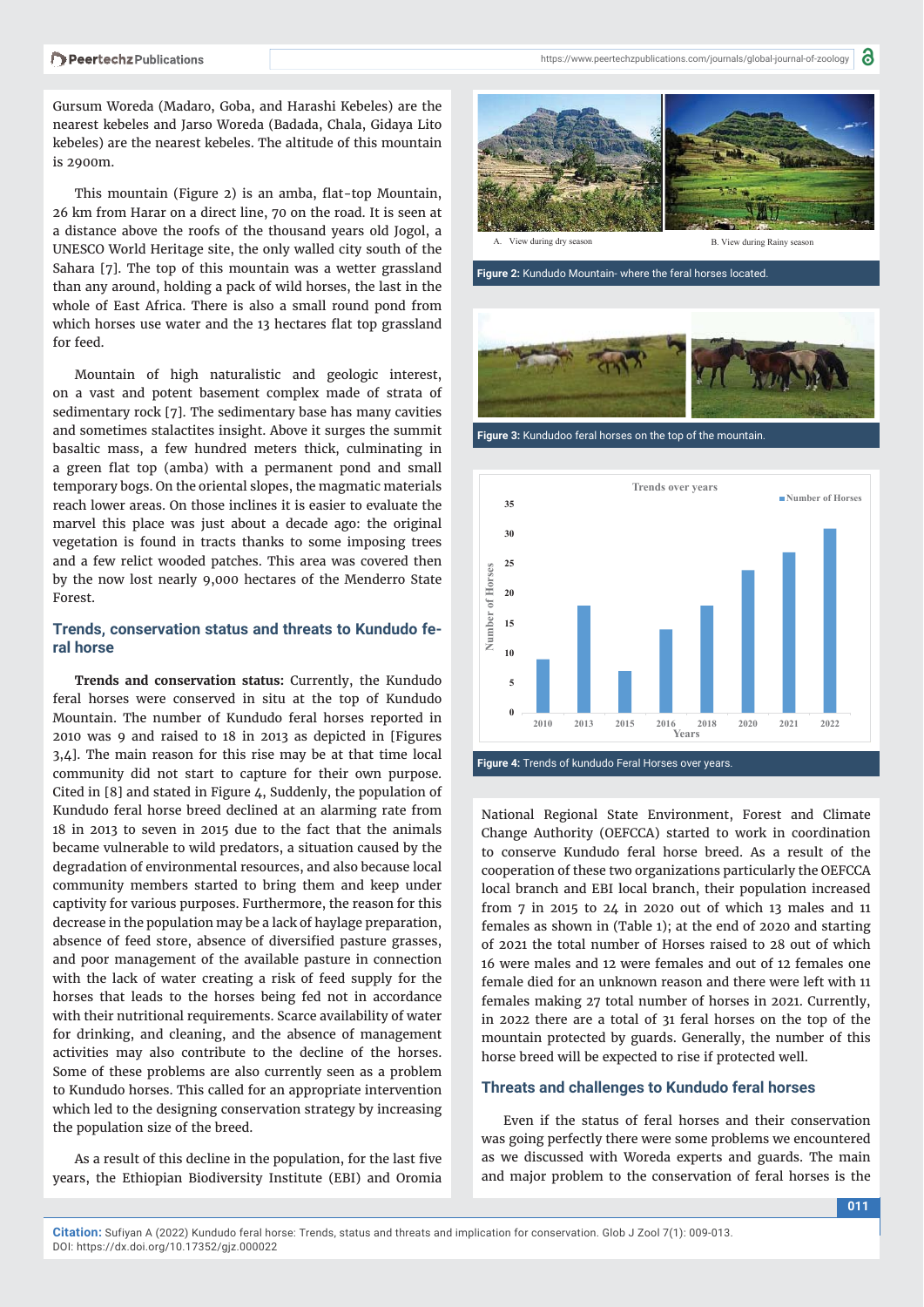**Table 1:** Breeding status of Kundudo Feral Horses over three consecutive years: 2020, 2021, 2022.

| Years | Number of Horses in each sex |        | <b>Total Number of Horses.</b> |
|-------|------------------------------|--------|--------------------------------|
|       | <b>Male</b>                  | Female |                                |
| 2020  | 13                           |        | 24                             |
| 2021  | 16                           |        | クフ                             |
| 2022  | 1 Q                          | 19     | 31                             |

logistic problem of transport and scarcity of feeding for horses as the number of horses is increasing from time to time but the feeding source was not sufficient to support them. Another problem was security guards' unable to perform their duties due to the low salary scale, lack of rain-protecting clothes, and lack of houses to live in. Furthermore, low level of health monitoring compared to the expected  $\mu$  rounds in one year, and also fear of tigers because they eat horses when they sleep.

The main threats to Kundudo feral horses include inbreeding due to their low number which can cause inbreeding depression, habitat and landscape degradation, climate change impact, encroachment due to an increase in the human and animal population, deforestation of natural resources, loss of heritage of Horses, animal diseases outbreak, unable to budget from the government, land-use conflicts lead to deforestation, low enforcement in conservation and protection of Kundudo Horses.

#### **Major activities performed**

For the last five years, the Ethiopian Biodiversity Institute (EBI) and Oromia National Regional State Environment, Forest and Climate Change Authority (OEFCCA) have been working in coordination to conserve Kundudoo feral horse population as a result the population number of feral horses reached 30 in number. OEFCCA was fully supporting the in situ conservation program financially, while EBI was technically supporting the conservation including preparing and organizing the publication of the conservation guideline which is currently in use. OEFCCA worked on three aspects including conservation, health monitoring, and guarding.

The revival of Kundudo population encourages stakeholders who participated directly or indirectly in the conservation program to have a more comprehensive long-term perspective strategy and annual details plans that will push forward the past efforts in the conservation endangered Kundudo Feral Horse breed. The review of accomplishments of activities for the last five years also tells stakeholders how to interact among themselves for better management of the breed to enhance accomplishments in the future. Having many negotiations among stakeholders, prominent stakeholders have reached a consensus and signed MoU on further engagement and tried to develop a new way of communication and management arrangement. Based on the new arrangement, the management and leadership of reviving the breed and its environment has transferred to EBI, while OEFCCA and Haramaya University (HrU) will be key stakeholders.

Even though the number Kundudo Feral Horse breed population is increasing through all those efforts by

stakeholders carried out so far, the breed is still under the critically endangered category by an international standard. Thus, there is still an urgent need to enhance the efforts to restore further of the endangered horse breed through applying possible means of research, conservation, and sustainable reproduction programs. These will be accomplished both by strengthening the existing practices and implementing additional measures such as Research, communication, and outreach programs; implementation of further conservation measures; managing the watershed/ecosystem of Kundudo Mountain; carrying out capacity building and participation of all stakeholders as well as decreasing the deleterious effects of inbreeding of the small population.

Cited in [8,9], through the collaboration of Oromia Environment, Forest and Climate Change Authority, Ethiopian Biodiversity Institute (EBI), and other stakeholders, the following major activities have been undertaken.

- $\star$  Awareness-raising campaigns were conducted and training was given to the stakeholders,
- $\star$  The horse's natural habitat, Kundudo Mountain, was recognized as an in-situ site by the community,
- $\star$  The Oromia National Regional state allocated a budget to compensate farmers who kept the horses under their custody,
- $\star$  The horses moved to their original place on the mountain,
- $\star$  Personnel were hired to monitor the status of the horses under in-situ conditions, and
- $\star$  A management manual was prepared to lead the conservation program.
- MoU was signed between Haramaya University, Ethiopian Biodiversity Institute, and OEFCC on further engagement and tried to develop a new way of communication and management arrangement.

## **Conclusion and recommendation**

Kundudo Feral Horses are the only feral horses in the country and one of the two African wild horses the other being Namibian Wild Horses. Thus, there is an urgent need to restore this endangered horse breed by applying possible means of conservation and sustainable reproduction programs. There are tools used to restore this breed which has already been started to practice in in-situ conservation techniques and this should be supported by ex-situ in-vitro conservation. Generally, the conservation of biological diversity is important particularly the conservation of threatened animal genetic resources like the unique horse species of Kundudoo Mountain because there is no duplicate copy of species that has been conserved.

Based on this short communication report, for better conservation of such precious biological diversity the following point was forwarded as a recommendation: